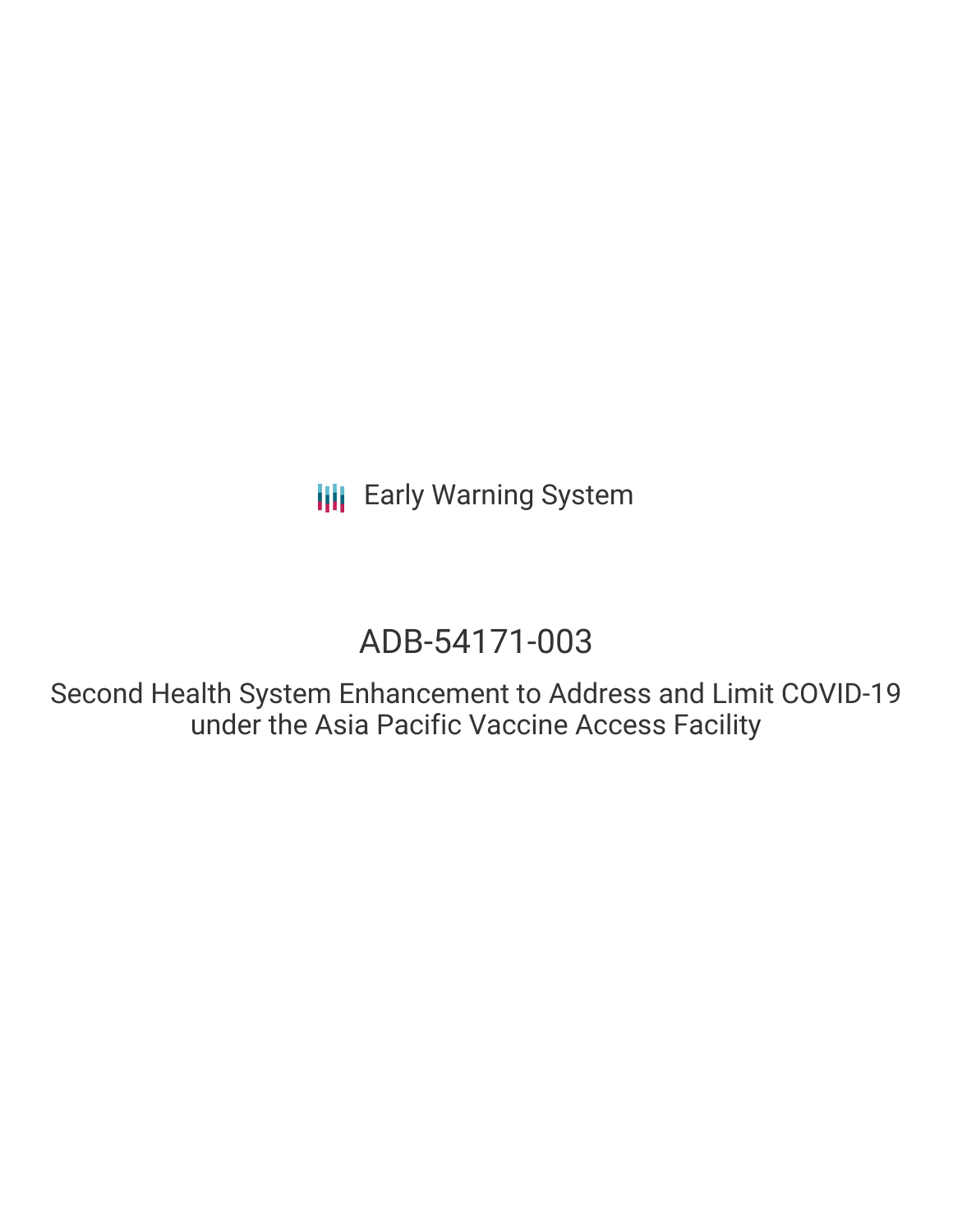

Second Health System Enhancement to Address and Limit COVID-19 under the Asia Pacific Vaccine Access Facility

#### **Quick Facts**

| <b>Countries</b>               | Philippines                   |
|--------------------------------|-------------------------------|
|                                |                               |
| <b>Financial Institutions</b>  | Asian Development Bank (ADB)  |
| <b>Status</b>                  | Approved                      |
| <b>Bank Risk Rating</b>        | C                             |
| <b>Voting Date</b>             | 2021-03-11                    |
| <b>Borrower</b>                | Government of the Philippines |
| <b>Sectors</b>                 | <b>Education and Health</b>   |
| <b>Investment Type(s)</b>      | Loan                          |
| <b>Investment Amount (USD)</b> | \$700.00 million              |
| <b>Loan Amount (USD)</b>       | \$700.00 million              |
| <b>Project Cost (USD)</b>      | \$764.17 million              |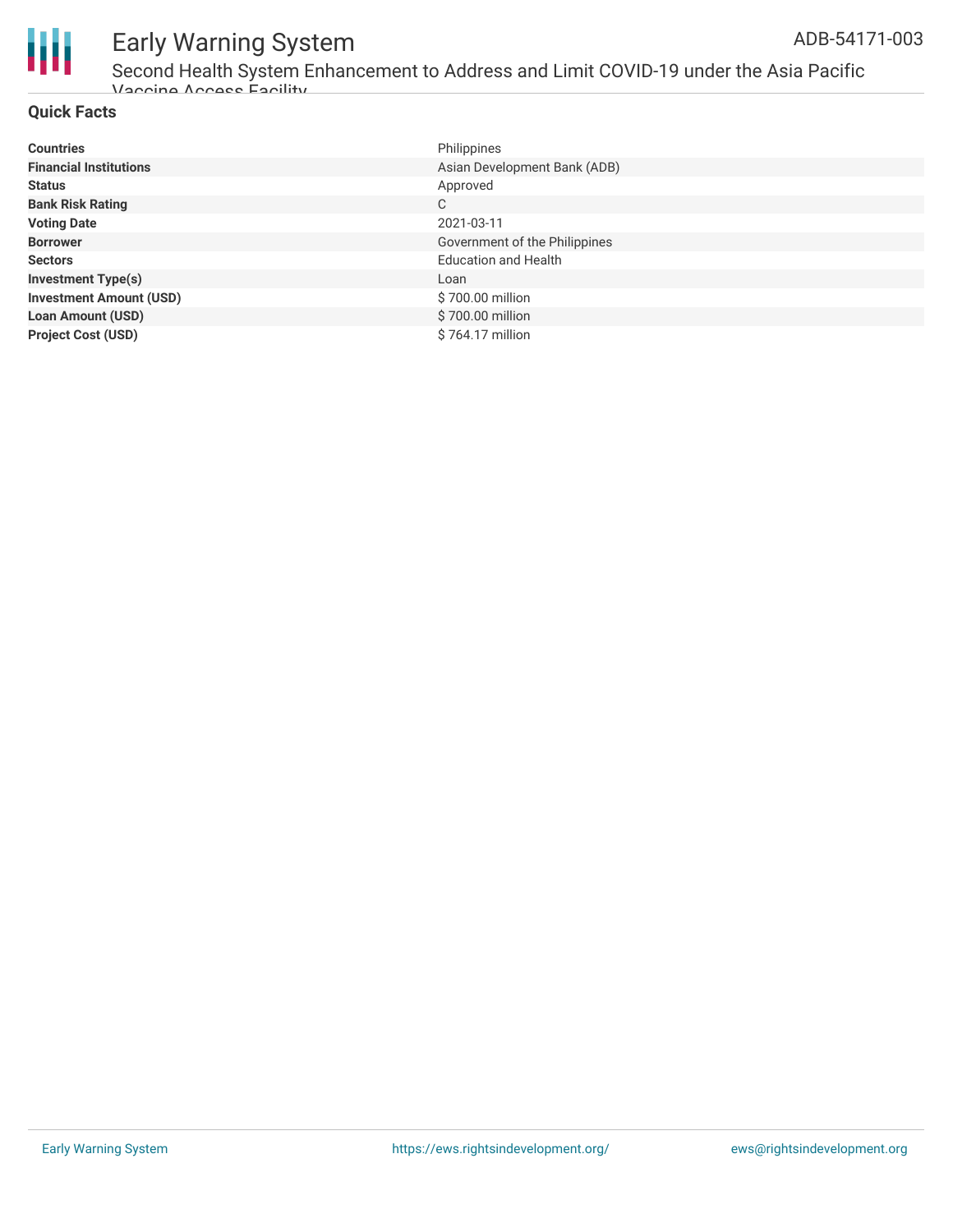

#### Early Warning System Second Health System Enhancement to Address and Limit COVID-19 under the Asia Pacific Vaccine Access Facility ADB-54171-003

#### **Project Description**

According to ADB website, the loan to the Republic of the Philippines for the Second Health System Enhancement to Address and Limit COVID-19 under the Asia Pacific Vaccine Access Facility (HEAL 2). Under the rapid response component (RRC) of the Asia Pacific Vaccine Access Facility (APVAX), will provide the Government of the Philippines with timely financing for safe and effective vaccine procurement and logistics, based on an agreed list of eligible expenditures. It will supplement the initial support of the Asian Development Bank (ADB) to the government's coronavirus disease (COVID-19) response under the Health System Enhancement to Address and Limit COVID-19 (HEAL) project.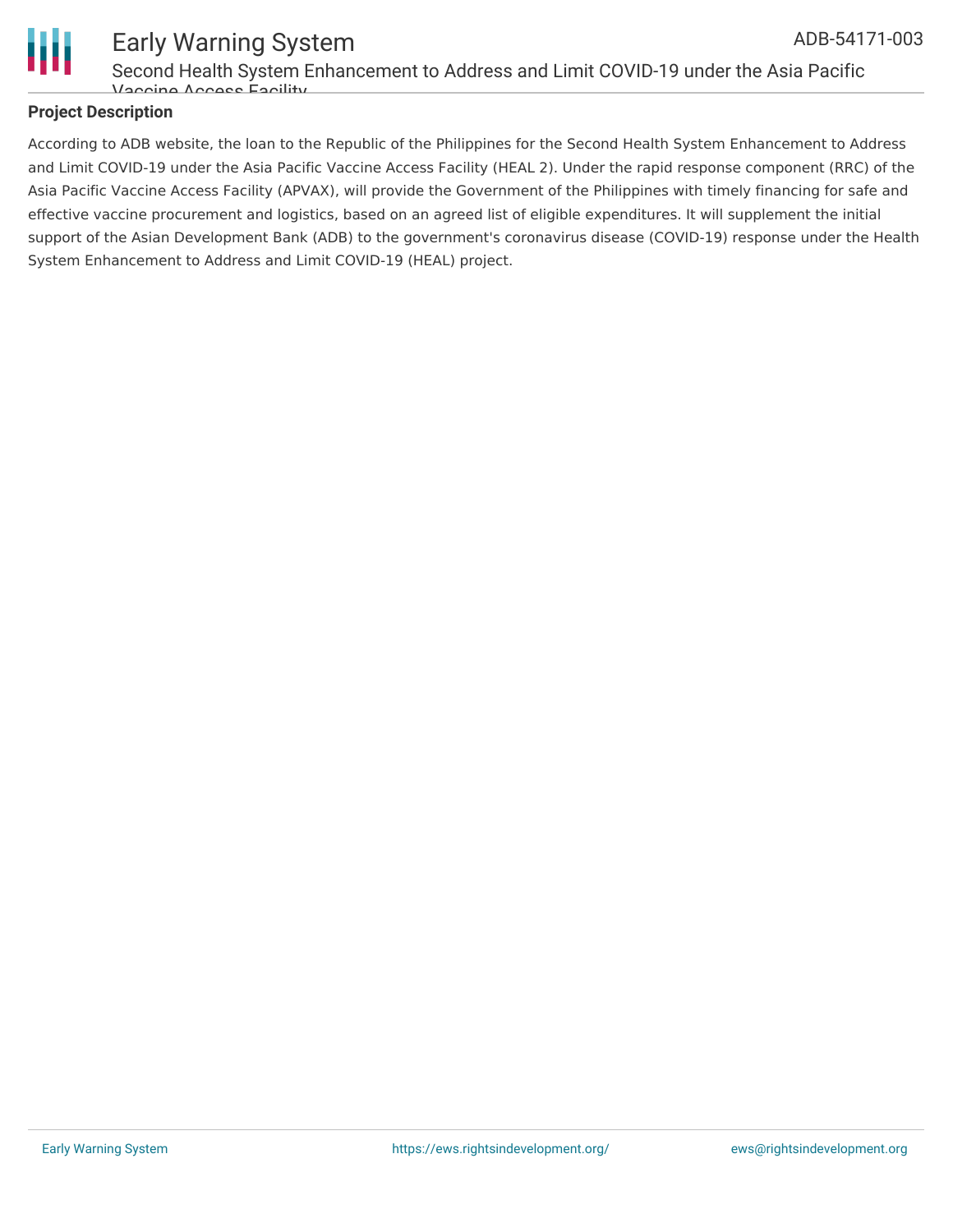

Second Health System Enhancement to Address and Limit COVID-19 under the Asia Pacific Vaccine Access Facility

#### **Investment Description**

Asian Development Bank (ADB)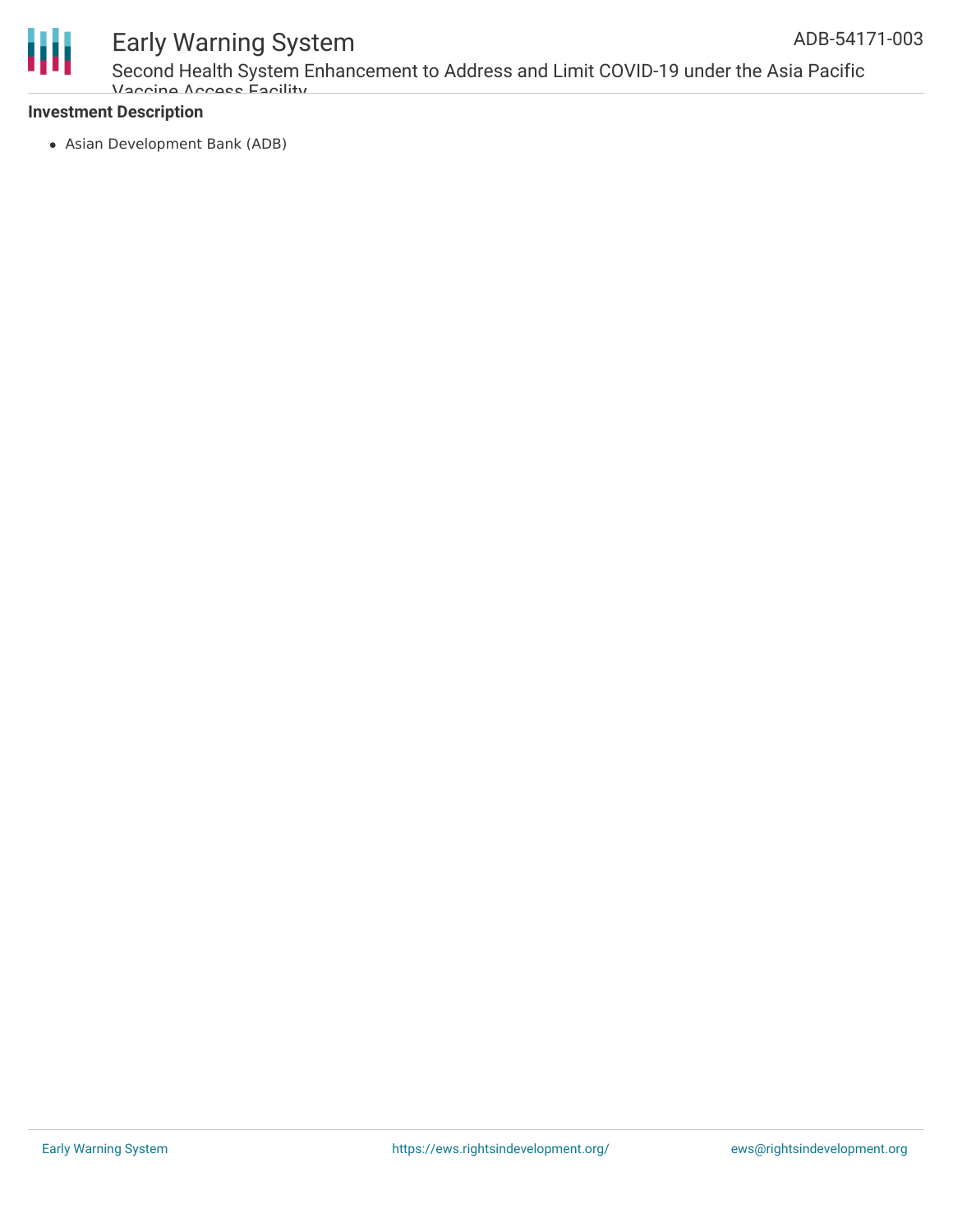



Second Health System Enhancement to Address and Limit COVID-19 under the Asia Pacific Vaccine Access Facility

#### **Contact Information**

Department of Health LIZAMOUR@HOTMAIL.COM Tayuman Street Sta. Cruz, Manila Philippines

#### **ACCESS TO INFORMATION**

You can submit an information request for project information at: https://www.adb.org/forms/request-information-form

ADB has a two-stage appeals process for requesters who believe that ADB has denied their request for information in violation of its Access to Information Policy. You can learn more about filing an appeal at: https://www.adb.org/site/disclosure/appeals

#### **ACCOUNTABILITY MECHANISM OF ADB**

The Accountability Mechanism is an independent complaint mechanism and fact-finding body for people who believe they are likely to be, or have been, adversely affected by an Asian Development Bank-financed project. If you submit a complaint to the Accountability Mechanism, they may investigate to assess whether the Asian Development Bank is following its own policies and procedures for preventing harm to people or the environment. You can learn more about the Accountability Mechanism and how to file a complaint at: http://www.adb.org/site/accountability-mechanism/main.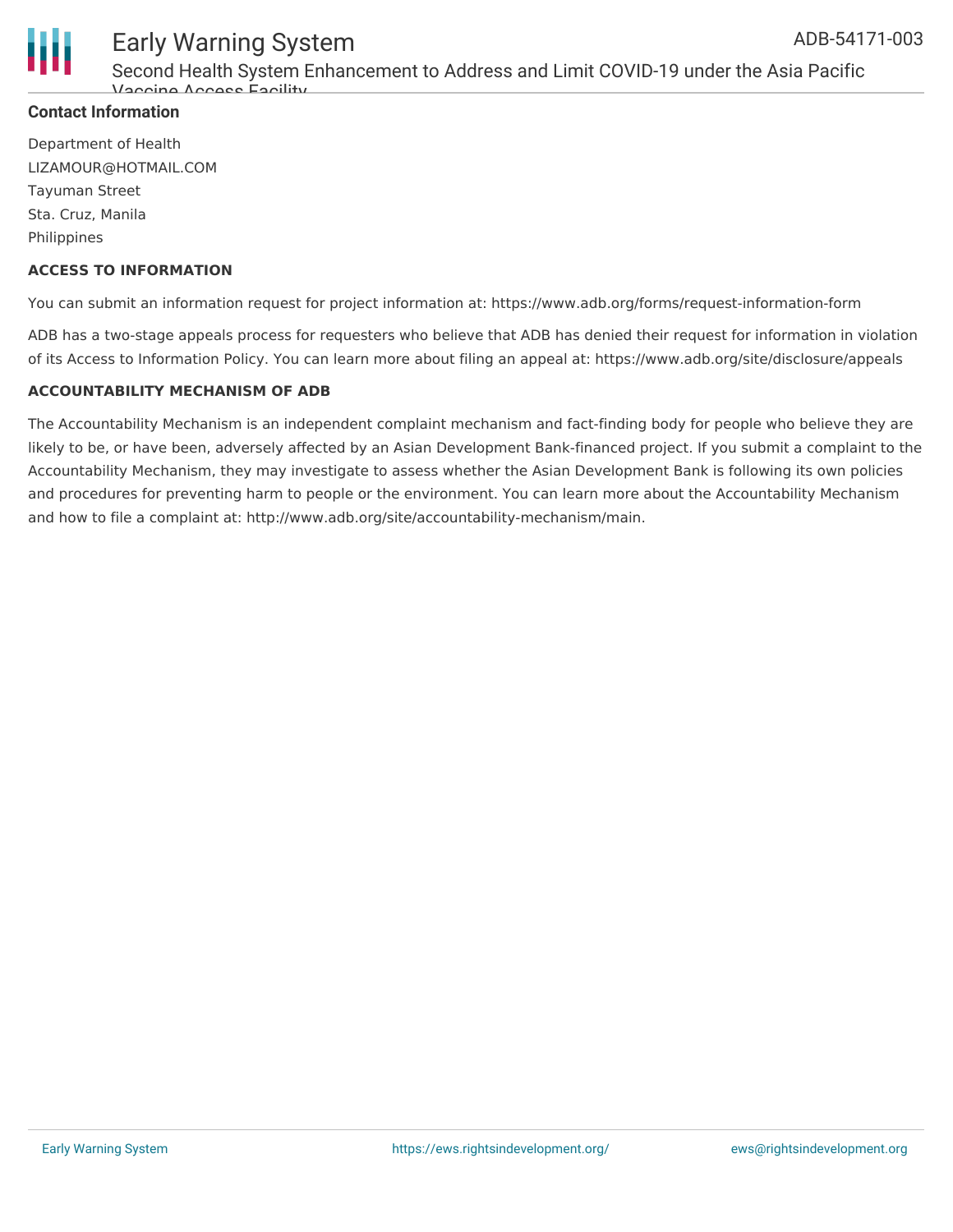

Second Health System Enhancement to Address and Limit COVID-19 under the Asia Pacific Vaccine Access Facility

#### **Bank Documents**

- ADB's [Assessments](https://ewsdata.rightsindevelopment.org/files/documents/03/ADB-54171-003_aGlLjWb.pdf) of the COVID-19 Vaccine Introduction Readiness [\[Original](https://www.adb.org/projects/documents/phi-54171-003-rrp) Source]
- [Contribution](https://ewsdata.rightsindevelopment.org/files/documents/03/ADB-54171-003_QJbcPUN.pdf) to Strategy 2030 Operational Priorities [\[Original](https://www.adb.org/projects/documents/phi-54171-003-rrp) Source]
- Country Economic [Indicators](https://ewsdata.rightsindevelopment.org/files/documents/03/ADB-54171-003_6igCGBJ.pdf) [\[Original](https://www.adb.org/projects/documents/phi-54171-003-rrp) Source]
- Country National Vaccination [Prioritization](https://ewsdata.rightsindevelopment.org/files/documents/03/ADB-54171-003_BLc9iU3.pdf) and Allocation Plan [\[Original](https://www.adb.org/projects/documents/phi-54171-003-rrp) Source]
- Debt [Sustainability](https://ewsdata.rightsindevelopment.org/files/documents/03/ADB-54171-003_J9zchnA.pdf) Analysis [\[Original](https://www.adb.org/projects/documents/phi-54171-003-rrp) Source]
- [Development](https://ewsdata.rightsindevelopment.org/files/documents/03/ADB-54171-003_uSOExza.pdf) Partner Coordination Matrix [\[Original](https://www.adb.org/projects/documents/phi-54171-003-rrp) Source]
- Due Diligence on the Philippine COVID-19 [Immunization](https://ewsdata.rightsindevelopment.org/files/documents/03/ADB-54171-003_OWaxLMD.pdf) Waste Management Plan [\[Original](https://www.adb.org/projects/documents/phi-54171-003-rrp) Source]
- Eligibility Criteria for Use of Funds under the Rapid Response [Component](https://ewsdata.rightsindevelopment.org/files/documents/03/ADB-54171-003_DpDnWA0.pdf) [\[Original](https://www.adb.org/projects/documents/phi-54171-003-rrp) Source]
- Financial [Management](https://ewsdata.rightsindevelopment.org/files/documents/03/ADB-54171-003_oGQtjh7.pdf) Assessment [\[Original](https://www.adb.org/projects/documents/phi-54171-003-rrp) Source]
- [Gender](https://www.adb.org/projects/documents/phi-54171-003-rrp) Action Plan
- Indicative Master List of Eligible Items, and Agreed List of Acceptable [Expenditure](https://ewsdata.rightsindevelopment.org/files/documents/03/ADB-54171-003_WRbcXYq.pdf) Items ('Positive [\[Original](https://www.adb.org/projects/documents/phi-54171-003-rrp) Source]
- Project [Administration](https://www.adb.org/projects/documents/phi-54171-003-rrp) Manual
- Project [Disclosure](https://ewsdata.rightsindevelopment.org/files/documents/03/ADB-54171-003.pdf) PDF [\[Original](https://www.adb.org/printpdf/projects/54171-003/main) Source]
- Risk Assessment and Risk [Management](https://ewsdata.rightsindevelopment.org/files/documents/03/ADB-54171-003_gnUUKsR.pdf) Plan [\[Original](https://www.adb.org/projects/documents/phi-54171-003-rrp) Source]
- Second Health System [Enhancement](https://ewsdata.rightsindevelopment.org/files/documents/03/ADB-54171-003_0Ocf5Wt.pdf) to Address and Limit COVID-19 under the Asia Pacific Vaccine Access [Original Source]
- Second Health System [Enhancement](https://ewsdata.rightsindevelopment.org/files/documents/03/ADB-54171-003_lRFkj6c.pdf) to Address and Limit COVID-19 under the Asia Pacific Vaccine Access [Original Source]
- Second Health System [Enhancement](https://ewsdata.rightsindevelopment.org/files/documents/03/ADB-54171-003_pYMZVPq.pdf) to Address and Limit COVID-19 under the Asia Pacific Vaccine Access [Original Source]
- Second Health System [Enhancement](https://ewsdata.rightsindevelopment.org/files/documents/03/ADB-54171-003_LcczvJM.pdf) to Address and Limit COVID-19 under the Asia Pacific Vaccine Access [Original **Source1**
- Sector [Assessment](https://ewsdata.rightsindevelopment.org/files/documents/03/ADB-54171-003_qRmYbpf.pdf) (Summary): Vaccines [\[Original](https://www.adb.org/projects/documents/phi-54171-003-rrp) Source]
- Streamlined Strategic [Procurement](https://ewsdata.rightsindevelopment.org/files/documents/03/ADB-54171-003_3XsinwZ.pdf) Planning [\[Original](https://www.adb.org/projects/documents/phi-54171-003-rrp) Source]
- Summary Poverty [Reduction](https://ewsdata.rightsindevelopment.org/files/documents/03/ADB-54171-003_gfP87OF.pdf) and Social Strategy [\[Original](https://www.adb.org/projects/documents/phi-54171-003-rrp) Source]
- Vaccine Needs [Assessment](https://ewsdata.rightsindevelopment.org/files/documents/03/ADB-54171-003_4zdaXPq.pdf) [\[Original](https://www.adb.org/projects/documents/phi-54171-003-rrp) Source]